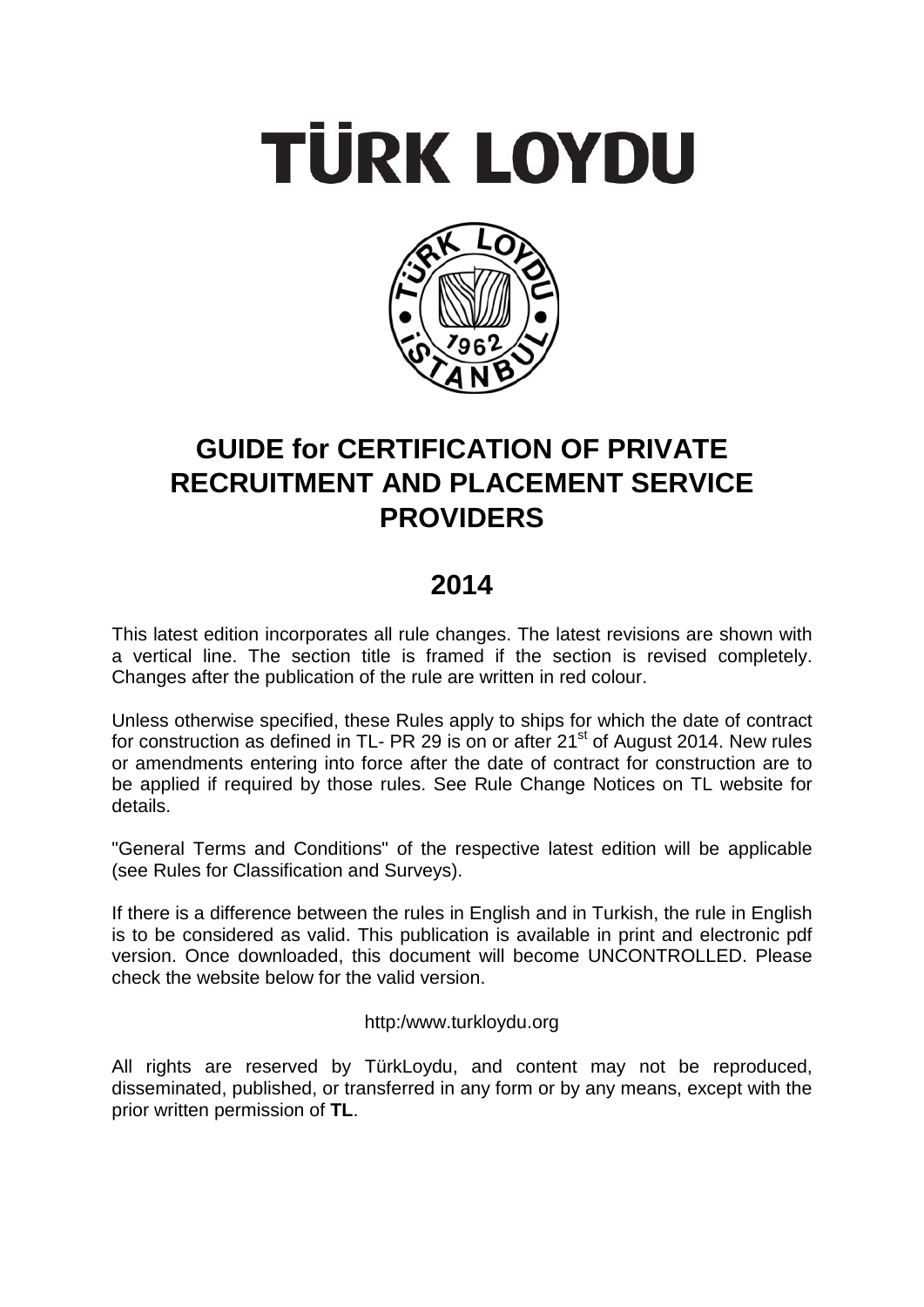# **TÜRK LOYDU**

| <b>Head Office</b>      | PostaneMah, Tersaneler Cad, No:26 Tuzla 34944 İSTANBUL / TÜRKİYE |                                                                                 |  |  |  |
|-------------------------|------------------------------------------------------------------|---------------------------------------------------------------------------------|--|--|--|
|                         | Tel                                                              | $(90-216)$ 581 37 00                                                            |  |  |  |
|                         | Fax                                                              | $(90-216)$ 581 38 00                                                            |  |  |  |
|                         | E-mail                                                           | : info@turkloydu.org                                                            |  |  |  |
|                         | http://www.turkloydu.org                                         |                                                                                 |  |  |  |
|                         |                                                                  |                                                                                 |  |  |  |
| <b>Regional Offices</b> |                                                                  |                                                                                 |  |  |  |
| Ankara                  |                                                                  | EskişehirYolu Mustafa Kemal Mah. 2159. Sokak No: 6/4 Çankaya - ANKARA / TÜRKİYE |  |  |  |
|                         | Tel                                                              | $: (90-312)$ 219 56 34                                                          |  |  |  |
|                         | Fax                                                              | $(90-312)$ 219 68 25                                                            |  |  |  |

|       | : ankara@turkloydu.org<br>E-mail                                                  |
|-------|-----------------------------------------------------------------------------------|
| İzmir | Atatürk Cad. No: 378 K.4 D.402 Kavalalılar Apt. 35220 Alsancak - İZMİR / TÜRKİYE  |
|       | $(90-232)$ 464 29 88<br>Tel                                                       |
|       | $(90-232)$ 464 87 51<br>Fax                                                       |
|       | : izmir@turkloydu.org<br>E-mail                                                   |
| Adana | CınarlıMah. Atatürk Cad. Aziz NacilşMerkezi No:5 K.1 D.2 Seyhan - ADANA / TÜRKİYE |
|       | $(90-322)3633012$<br>Tel                                                          |
|       | $(90-322)$ 363 30 19<br>Fax                                                       |
|       | : adana@turkloydu.org<br>E-mail                                                   |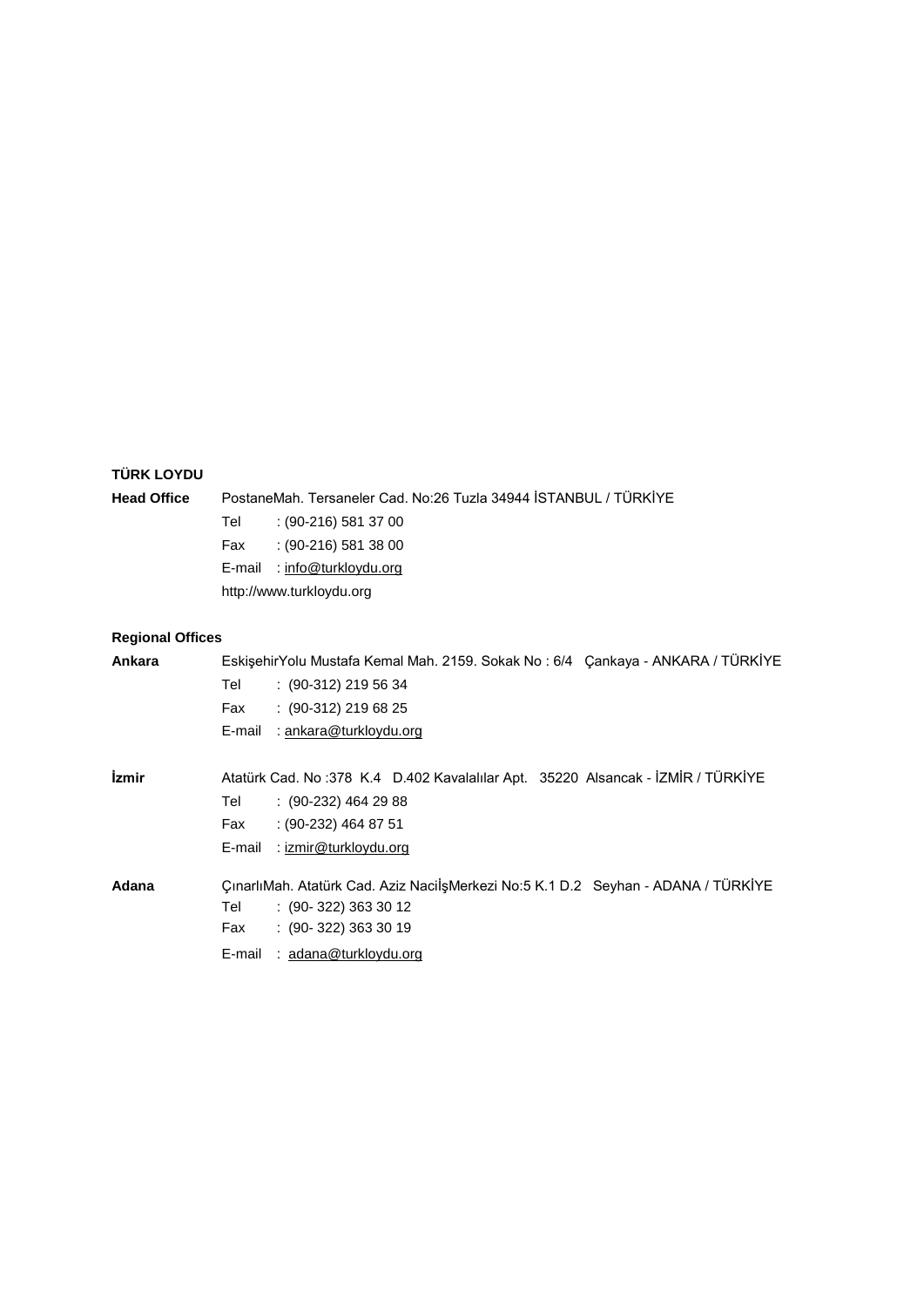# **GUIDE for CERTIFICATION OF PRIVATE RECRUITMENT AND** PLACEMENT SERVICE PROVIDERS

# Page

| А.        |  |
|-----------|--|
| <b>B.</b> |  |
| C.        |  |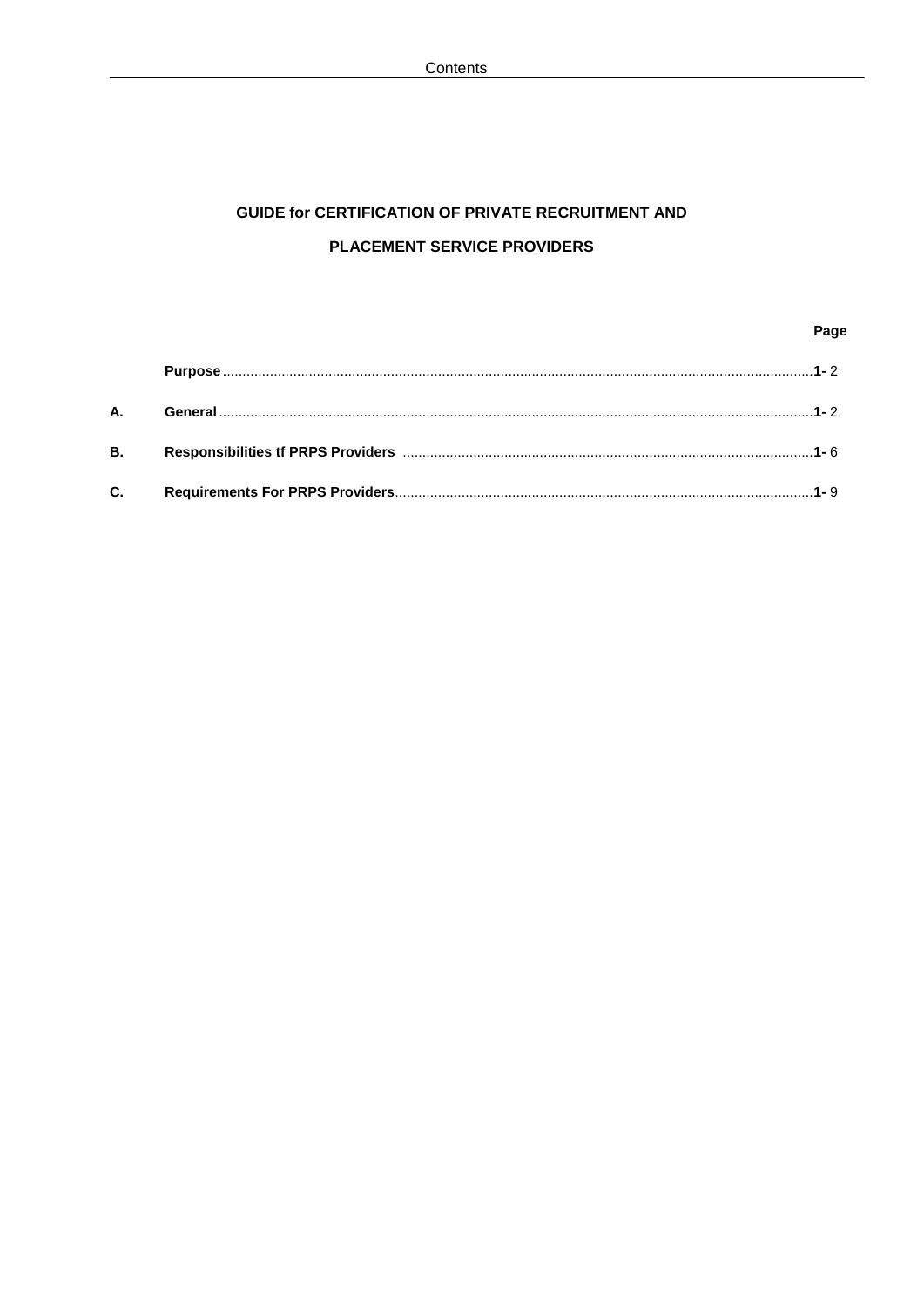## **AMENDMENTS**

| <b>Revision</b> | RCS No. | EIF Date*  |
|-----------------|---------|------------|
| General         | 01/2022 | 15.02.2022 |
|                 |         |            |
|                 |         |            |
|                 |         |            |
|                 |         |            |
|                 |         |            |

\* Entry into Force (EIF) Date is provided for general guidance only, EIF dates given in Rule Change Summary (RCS) are considered valid. In addition to the above stated changes, editorial corrections may have been made.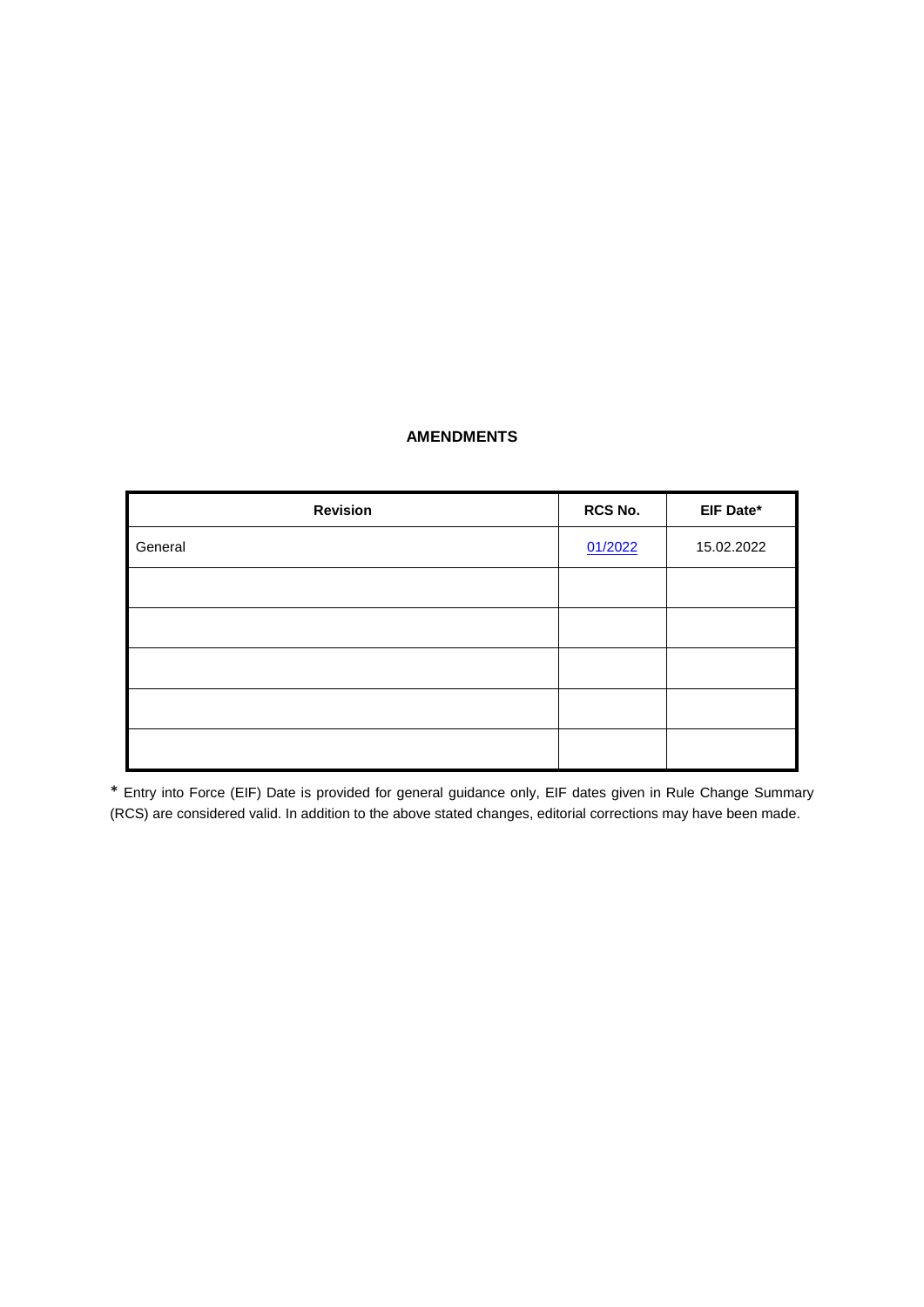|    |     | Page                                                            |
|----|-----|-----------------------------------------------------------------|
|    |     |                                                                 |
| А. |     |                                                                 |
|    | 1.1 | Application                                                     |
|    | 1.2 | <b>Definitions</b>                                              |
|    |     | 1.3 Certification                                               |
|    |     | 1.3.1 Assessment Of The Documentation Of The System             |
|    |     | 1.3.2 Initial Audit                                             |
|    |     | <b>1.3.3 Periodical Audits For Retention Of The Certificate</b> |
| В. |     |                                                                 |
|    |     | 1.1 Quality Policy And Objectives                               |
|    | 1.2 | Management System                                               |
|    |     | 1.3 Quality Manual                                              |
|    |     | 1.4 Control of Documents                                        |
|    |     | 1.5 Control of Records                                          |
|    | 1.6 | <b>Legal Requirements</b>                                       |
|    |     | 1.7 Customer Satisfaction And Communications                    |
|    |     | <b>1.8</b> Internal Audits                                      |
|    |     | 1.9 Control Of Nonconforming Service Delivery                   |
|    |     | 1.10 Continual Improvement                                      |
|    |     | 1.11 Corrective Action                                          |
|    |     | <b>1.12 Preventative Action</b>                                 |
| C. |     |                                                                 |
|    | 1.1 | Registers                                                       |
|    |     | 1.2 Employment Agreements                                       |
|    | 1.3 | Competence, Training and Awareness                              |
|    |     | 1.4 Seafarer Complaints                                         |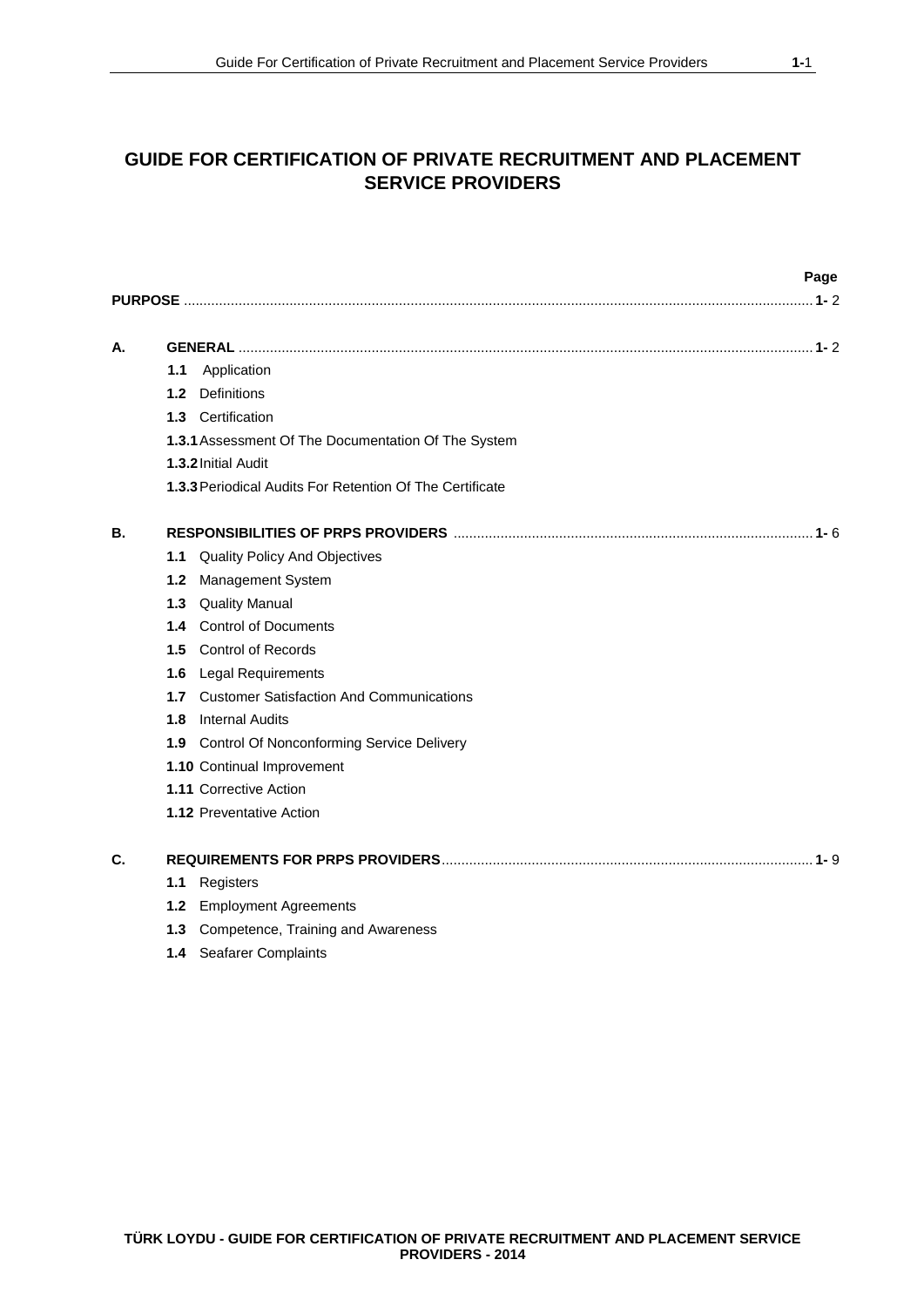#### **PURPOSE**

The aim of this document is to assist private recruitment and placement service providers with the objective of establishing the minimum requirements expected of those agencies providing manning services for vessels subject to the International Labour Organization Maritime Labour Convention, 2006, as amended.

The requirements in this Guide are based on industry recognized quality management system principles and are in addition to the requirements of the ILO Maritime Labour Convention, 2006, as amended, hereafter referred to as "the Convention".

Guides are publications that contain principles, acceptance criteria and practical information related to the Türk Loydu's consideration of objects, personnel, organisations, services and operations. Guides for Certification also apply as the basis for the issue of certificates and/or declarations that may not necessarily be related to classification.

Nothing in this Guide is intended to supersede any portion of the Convention. Where conflict may arise between this Guide and the Convention, the requirement of the Convention is to have precedence.

Users of this Guide are welcomed to contact Türk Loydu with any questions or comments concerning this Guide. Users are also advised to check periodically on the Türk Loydu website www.turkloydu.org to verify that this version of the Guide is current. Comments or suggestions can be sent electronically to mlc@turkloydu.org

#### **A. General**

The Maritime Labour Convention 2006 (MLC 2006) was adopted by the International Labour Organisation in February 2006. The MLC requires that "private seafarer recruitment and placement services whose primary purpose is the recruitment and placement of seafarers or which recruit and place a significant number of seafarers, they shall be operated only in conformity with a standardized system of licensing or certification or other form of regulation."

"Shipowners, who use seafarer recruitment and placement services based in countries or territories in which the Convention does not apply, shall ensure, as far as practicable, that those services meet the requirements."

This service will enable governments, recruitment and placement services and shipowners to comply with the MLC 2006 requirements.

#### **1.1 Application**

The standard is applicable to Private Recruitment and Placement Service providers responsible for selection, recruitment, placement and training of ships personnel.

#### **1.2. Definitions**

*Audit –* Systematic, independent, and documented process for obtaining and evaluating objective evidence through a sampling process to determine the extent to which "audit criteria" are fulfilled.

*Auditor –* Person with the competence to conduct an audit.

*Certification (MLC) –* The decision by Türk Loydu that the Company's management system meets the applicable requirements of the Türk Loydu *Guide for Certification of Seafarer Recruitment and Placement Service Providers* and the Convention.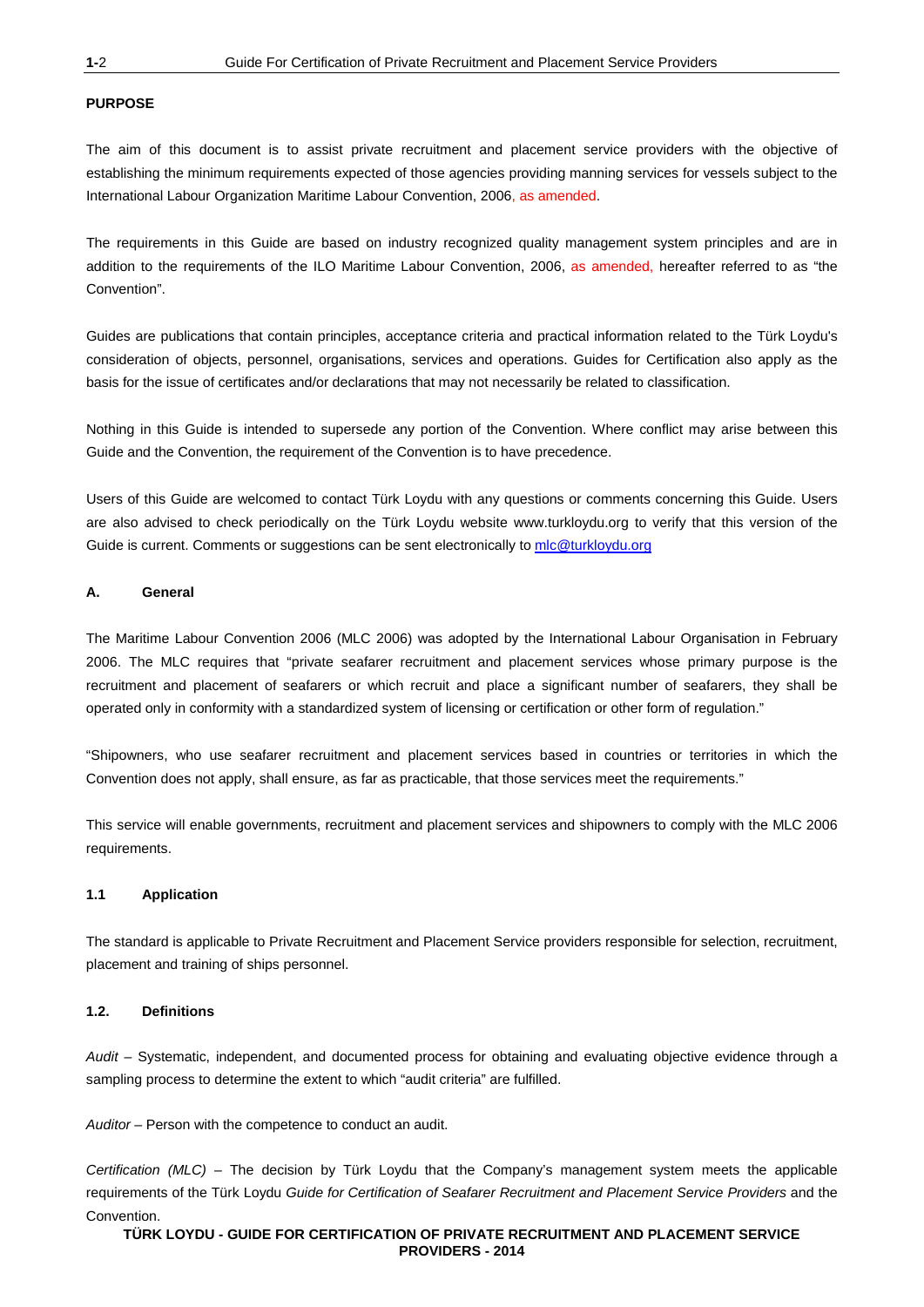*Continual Improvement –* The recurring process of enhancing the management system in order to achieve best management practices and other improvements in overall performance of the management system.

*Company* - See "Private Seafarer Recruitment and Placement Service". Also referred to as "PRPS".

*Convention –* Means the International Labour Organization Maritime Labour Convention, 2006 (MLC, 2006), as amended.

*Corrective Action –* Action to eliminate the cause of a detected deficiency or other undesirable situation.

*Competent Authority –* Means the Minister, government department, or other authority having power to issue and enforce regulations, orders, or other instructions having the force of law in respect of the subject matter of the provision concerned.

*Customer –* Company or person that receives a product or service.

*Customer Satisfaction –* Perception of the degree to which the Customer's requirements have been fulfilled.

*Internal Audit –* Systematic, independent, and documented process for obtaining and evaluating objective evidence through a sampling process to determine the extent to which the management system audit criteria are fulfilled.

*Interested Parties –* Person or group, inside or outside the workplace, concerned with or affected by the performance of the Company.

*Major Nonconformity –* The identifiable deviation where there are grounds to believe that deficiencies constitute a serious breach of the requirements of the Convention (including seafarers' rights), or represent a significant danger to seafarers' safety, health, and/or security.

*Management System –* The interrelated or interacting processes used to direct and control a Company.

*Manning Agency –* See "Private Seafarer Recruitment and Placement Service". Also referred to as "PRPS".

*Maritime Labour Convention, 2006 –* The comprehensive International Labour Convention adopted on 23 February 2006, which defines seafarers' rights to decent conditions of work on a wide range of subjects. Also referred to as "the Convention".

*Objective –* A goal stated in terms of the management system's performance that the Company sets itself to achieve.

*Objective Evidence –* Means quantitative or qualitative information, records, or statements of fact based on observation, measurement, or testing that can be verified.

*Observation –* Means a statement of fact made during a management audit and substantiated by objective evidence.

*Preventive Action –* Action to eliminate the cause of a potential non-conformity or other undesirable potential situation.

*Private Recruitment and Placement Service –* Means any person, company, institution, agency, or other organization, in the public or the private sector, which is engaged in recruiting seafarers on behalf of shipowners or placing seafarers with shipowners. Also referred to as "PRPS".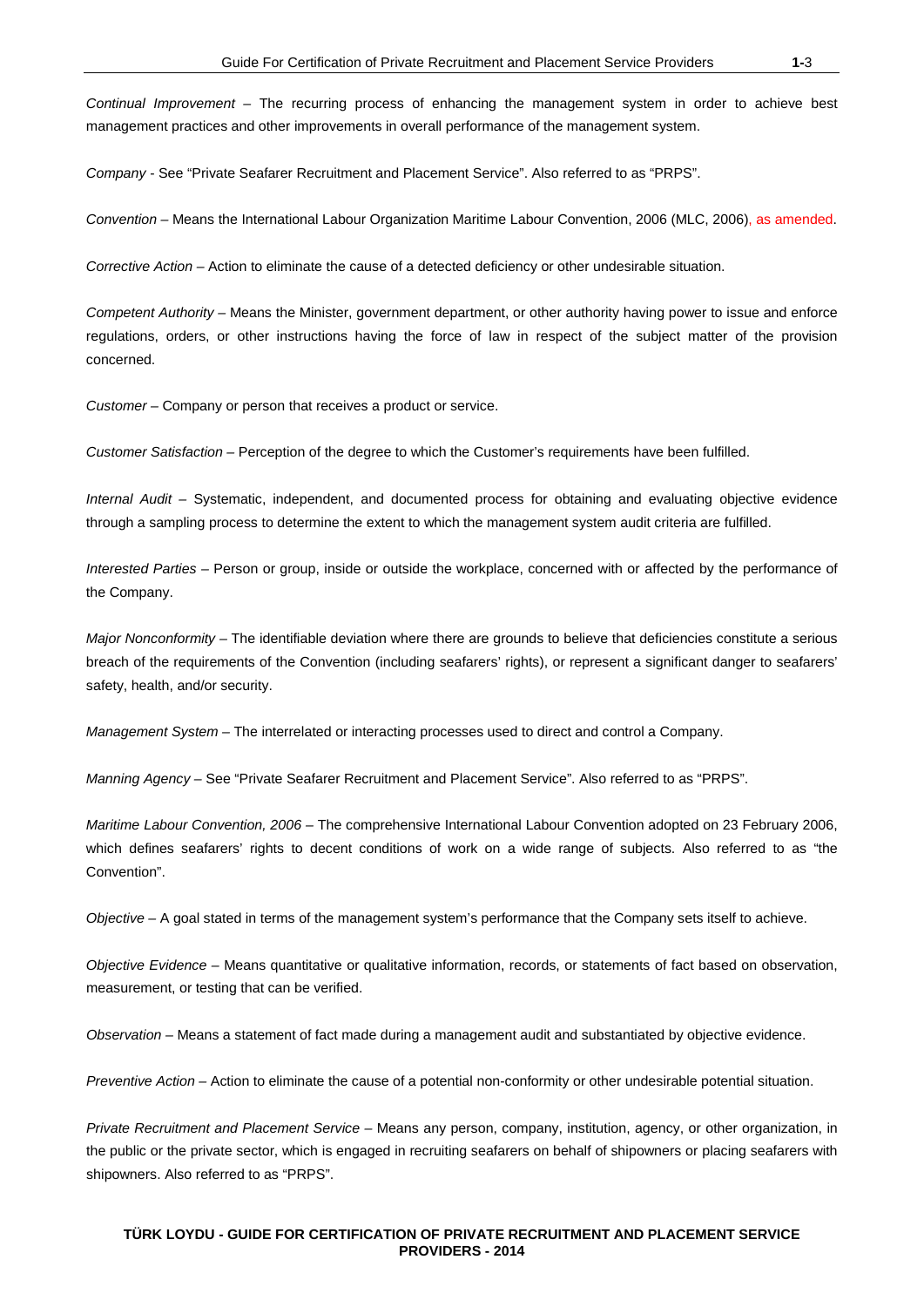*Procedure –* Specified way to carry out an activity or a process.

*Record –* Document stating results achieved or providing evidence of activities performed.

*Requirement –* A need or expectation generally stated, generally implied, or obligatory.

*Seafarer –* Means any person who is employed or engaged or works in any capacity onboard a ship to which the Convention applies.

*Seafarer's Employment Agreement –* Includes both a contract of employment and articles of agreement.

*Ship –* Means a ship other than one which navigates exclusively in inland waters or waters within, or closely adjacent to, sheltered waters or areas where port regulations apply.

*Shipowner –* Means the owner of the ship or another organization or person, such as the manager, agent, or bareboat charterer, who has assumed the responsibility for the operation of the ship from the owner and who, on assuming such responsibility, has agreed to take over the duties and responsibilities imposed on shipowners in accordance with the Maritime Labour Convention, 2006, regardless of whether any other organization or persons fulfill certain of the duties or responsibilities on behalf of the shipowner.

*Top Management –* Person(s) who directs or controls a Company.

#### **1.3 Certification**

Companies seeking certification to the requirements of this Guide shall fulfill the following responsibilities:

**i)** Document, implement, and maintain a management system in accordance with the pertinent requirements of this Guide.

**ii)** Submit management system manual(s) and appropriate supporting documentation to Türk Loydu for review.

**iii)** Satisfactorily complete an initial audit to verify compliance with the requirements of the Convention and this Guide.

**iv)** Inform Türk Loydu in writing of major changes to management system elements so that the changes may be evaluated by Türk Loydu and appropriate action taken. Major changes are considered as any change that alters the intent or substance of the management system including: managerial organizational structure, upgrade/downgrade of process capability, location, control or flow.

**v)** Satisfactorily complete periodical surveillance or additional audits at intervals not exceeding twelve months to verify ongoing compliance with the requirements of the Convention and this Guide and continual improvement of the management system.

**vi)** Satisfactorily complete a renewal audit at the end of the three-year certification cycle.

PRPS that comply with the requirements in items 2 and 3 may receive a document of compliance for "Private Recruitment and Placement Services".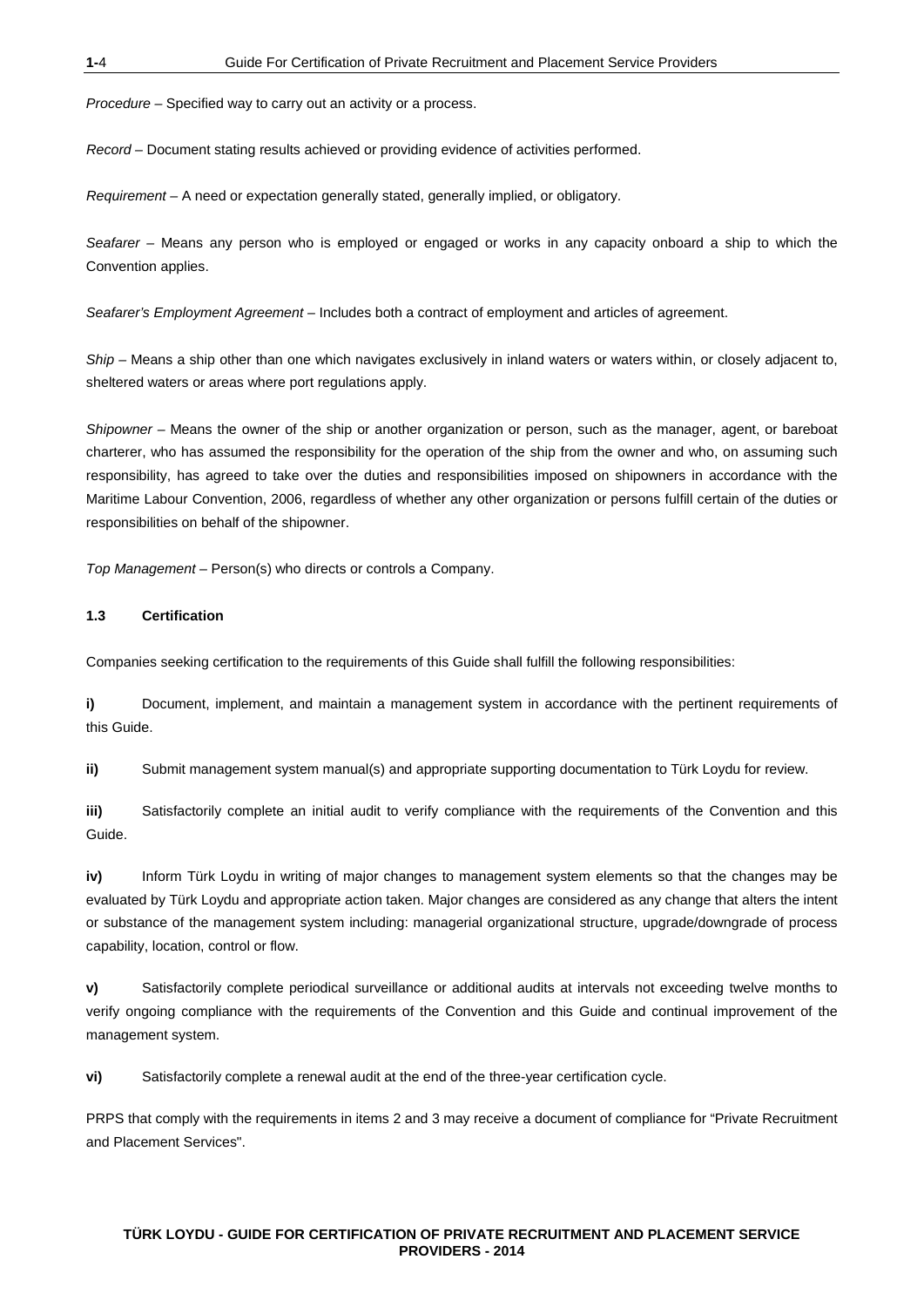The "Private Recruitment and Placement Services" document of compliance shall be valid for 3 years. Validity of the document of compliance is subject to the PRPS complying with the requirements for periodical audits. The document of compliance will be renewed following the satisfactory completion of a renewal audit.

All companies that intend to carry out recruitment and placement activities for third parties are required to hold a valid licence by the local employment authority during the validity period of the certification period.

#### **1.3.1 Assessment of the Documentation of the System**

Assessment of the documentation of the management system is performed to verify conformity with the applicable requirements in this standard. Corrective actions shall be taken to possible non-conformities.

#### **1.3.2 Initial Audit**

An implementation audit shall be performed to verify conformity between the documented management system and the implemented management system.

Possible non-conformities will be reported in writing to the crew manning office. Corrective actions shall be taken to possible non-conformities. When the corrective actions are closed out or a plan for closing is available and accepted, certification will be recommended.

Audits are based upon a sampling process. The absence of recorded nonconformities does not mean that none exist.

Nothing contained herein or in any certificate or report issued in connection with a certificate is intended to relieve any designer, builder, owner, manufacturer, seller, supplier, repairer, operator, insurer, or other entity of any duty to inspect or any other duty or warranty, express or implied, nor to create any interest, right, claim, or benefit in any insurer or other third party.

In fulfillment of the foregoing, Türk Loydu is to be allowed access to all certified locations during normal working hours in order to assess the management system to determine compliance with the Convention and this Guide.

#### **1.3.3 Periodical Audits For Retention of the Certificate**

Periodical audits shall be carried out annually. Periodical audits should be satisfactorily completed in the three month period either side of the certificate anniversary date. Possible non-conformities shall be reported in writing to the crew manning office. Corrective actions shall be taken to identified non-conformities within agreed time.

Certification is a representation by Türk Loydu that, at the time of assessment, the Company had established and implemented a management system in accordance with the requirements in this Guide. Certification is not a representation that the Company always acts in compliance with the management system or that the management system addresses all contingencies. Management performance remains the responsibility of the Company.

The continuance of certification is conditional upon the Company's continued compliance with the Convention and this Guide. Türk Loydu reserves the right to reconsider, withhold, suspend or cancel the certificate for noncompliance with the requirements, refusing access for an assessment or verification, or nonpayment of fees which are due on account of certification and other services.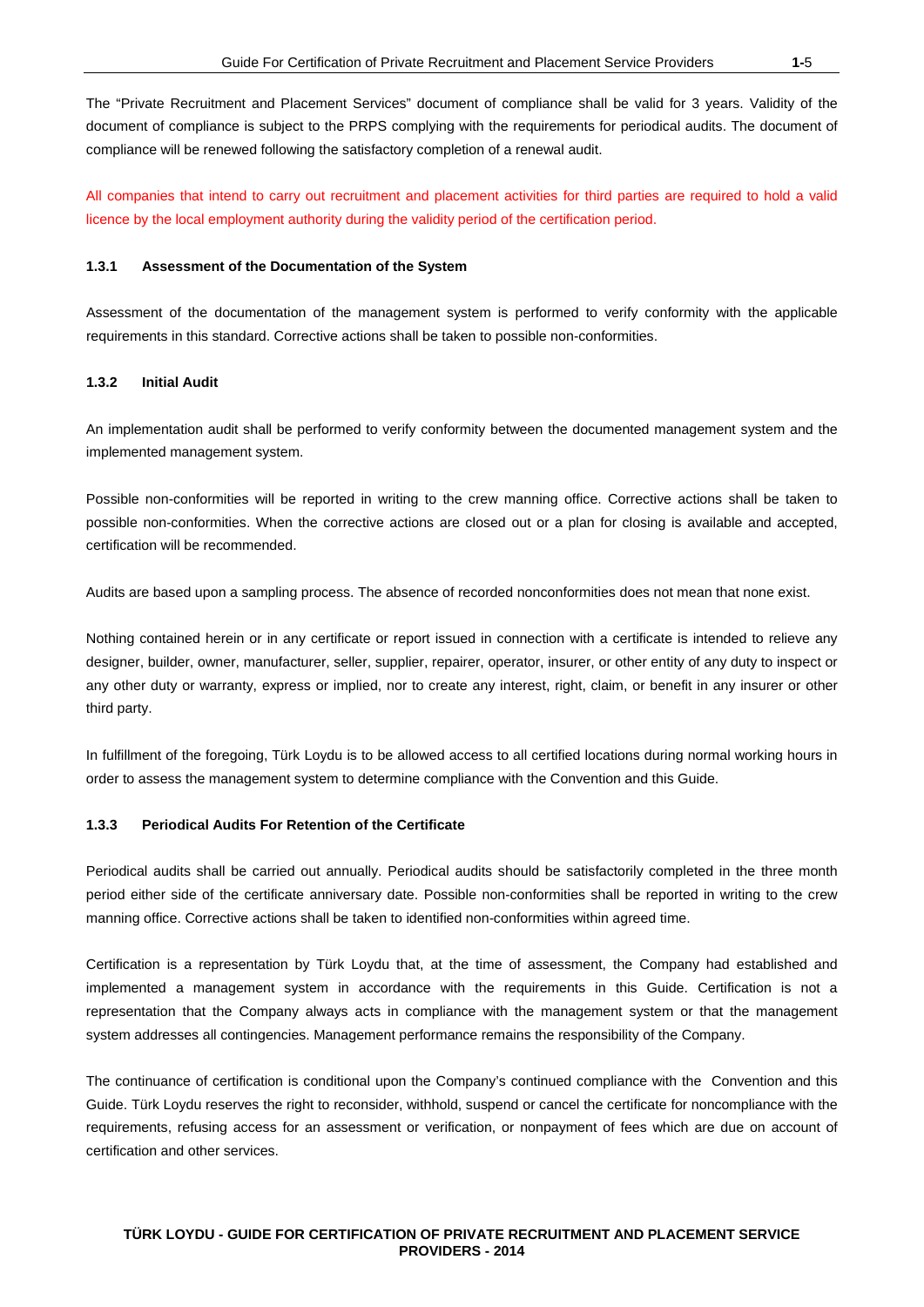#### **B. Responsibilities of PRPS Providers**

#### **1.1 Quality Policy And Objectives**

The Company's top management should establish, document, and maintain a quality policy in accordance with and appropriate to the management system.

The Company's top management is responsible for effectively communicating its quality policy and objectives throughout the organization. The quality policy should include a commitment indicating that there are no charges to the seafarer for recruitment and placement services offered and that no means, mechanisms, or lists intended to prevent or deter seafarers from gaining employment for which they are qualified will be used by the recruitment and placement service or agency.

The Company's organizational goals and expectations should be established, monitored, measured, and analyzed by its management to verify that the processes are implemented effectively.

All costs which the seafarer will be expected to bear in the recruitment and placement process are to be clearly publicized and communicated to seafarer candidates.

#### **1.2 Management System**

The Company should establish, document, implement, maintain, and continually improve a management system in accordance with the requirements of this Guide. The Company should define and document the scope of certification of its management system.

The documented procedures required by this Guide are to be maintained in the management system manual, which may be in electronic format.

The responsibility, authority and the interrelation of personnel responsible for any part of the selection, recruitment and training process for seafarers shall be defined and documented.

The management shall review the management system at least annually, and records shall be maintained. Reviews shall consist of well structured and comprehensive evaluations which include, but are not limited to:

- considerations for up-dating the system in relation to
- changes in current and new regulations, market demands,
- changes in fleet, crew nationality etc.
- internal and external audit reports
- recommendations for improvement
- feedback from customers and other interested parties
- process performance and conformity of manning service
- status of preventive and corrective actions
- follow-up actions from previous management reviews.

Output from the management review shall include any decisions and actions related to:

- improvement of the effectiveness of the management system and its processes
- improvement of service related to customer requirements
- resource needs.

| Records | οt | reviews                                                                           | shall | be | maintained. |
|---------|----|-----------------------------------------------------------------------------------|-------|----|-------------|
|         |    | TÜRK LOYDU - GUIDE FOR CERTIFICATION OF PRIVATE RECRUITMENT AND PLACEMENT SERVICE |       |    |             |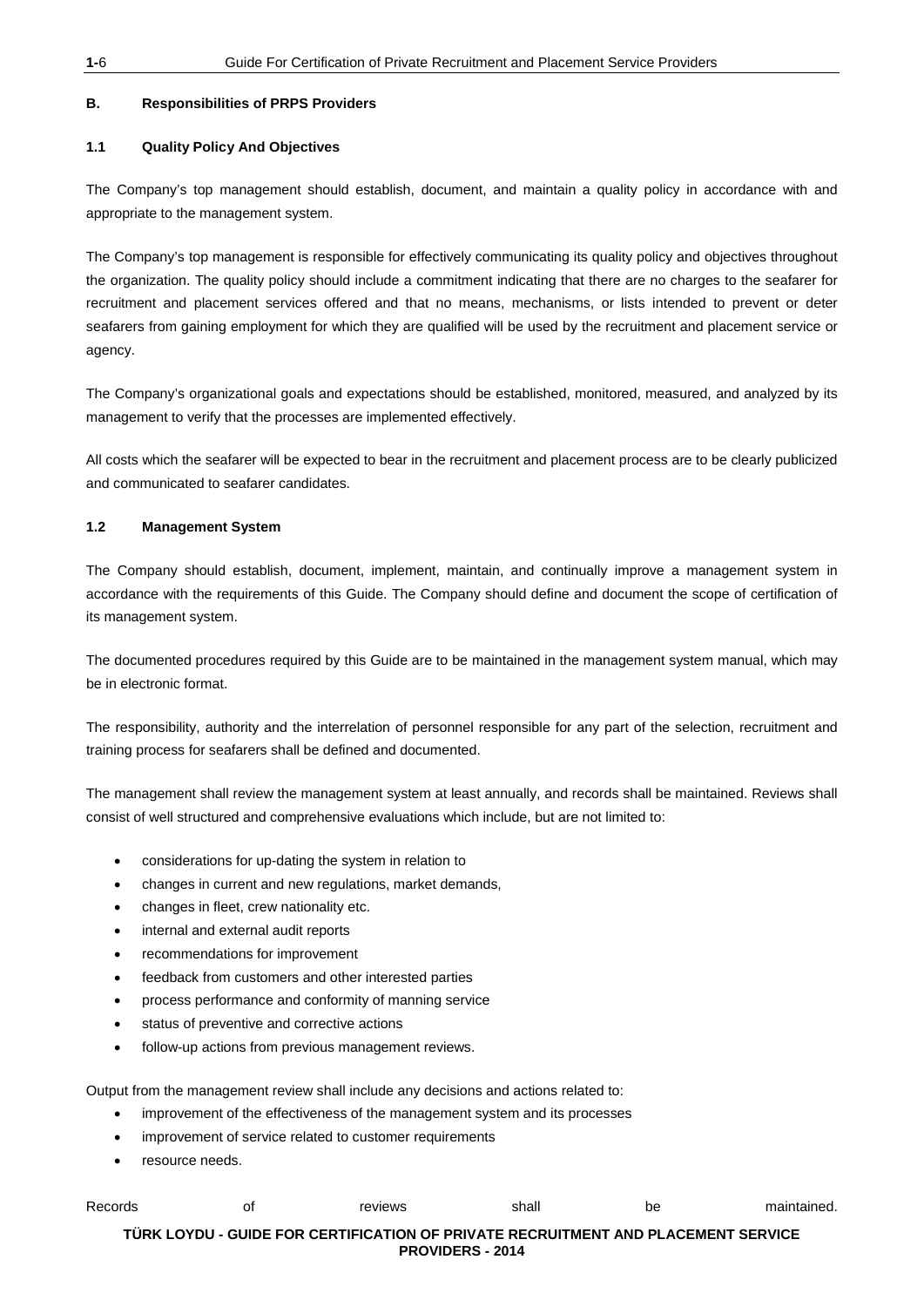#### **1.3 Quality Manual**

The crew manning office shall establish, document and maintain a management system as a means of ensuring that their services conform to specified requirements.

The quality manual shall include or make reference to procedures affecting safety and quality and outline the structure of the documentation used in the management system.

The following items shall be included:

- documented procedures consistent with the requirements of this standard, as well as the company's stated objectives and policy
- a description on how to effectively implement the management system and its documented procedures
- a description of interaction between the processes of the management system.

If the crew manning office decides to outsource any of these processes, it shall ensure control of these processes.

The crew manning office's management shall ensure that appropriate communication channels are established within the organisation and that communication regarding the effectiveness of the management system takes place.

#### **1.4 Control of Documents**

The Company shall establish, implement, and maintain a documented procedure for the control of documents required to be maintained by this Guide.

#### **1.5 Control of Records**

The Company shall establish, implement, and maintain a documented procedure for the maintenance of records required to be maintained by this Guide.

#### **1.6 Legal Requirements**

The Company's management system is to adequately address and provide for fulfillment of national and other applicable legal requirements.

#### **1.7 Customer Satisfaction And Communications**

Top management shall ensure that customer requirements are determined and met with the aim of enhancing customer satisfaction. Additionally, the Company shall monitor information related to the customer's perception relative to the fulfillment of customer requirements.

The Company should manage effective communications with customers relative to:

- Services information
- **Inquiries**
- Contracts or order fulfillment including amendments
- Customer feedback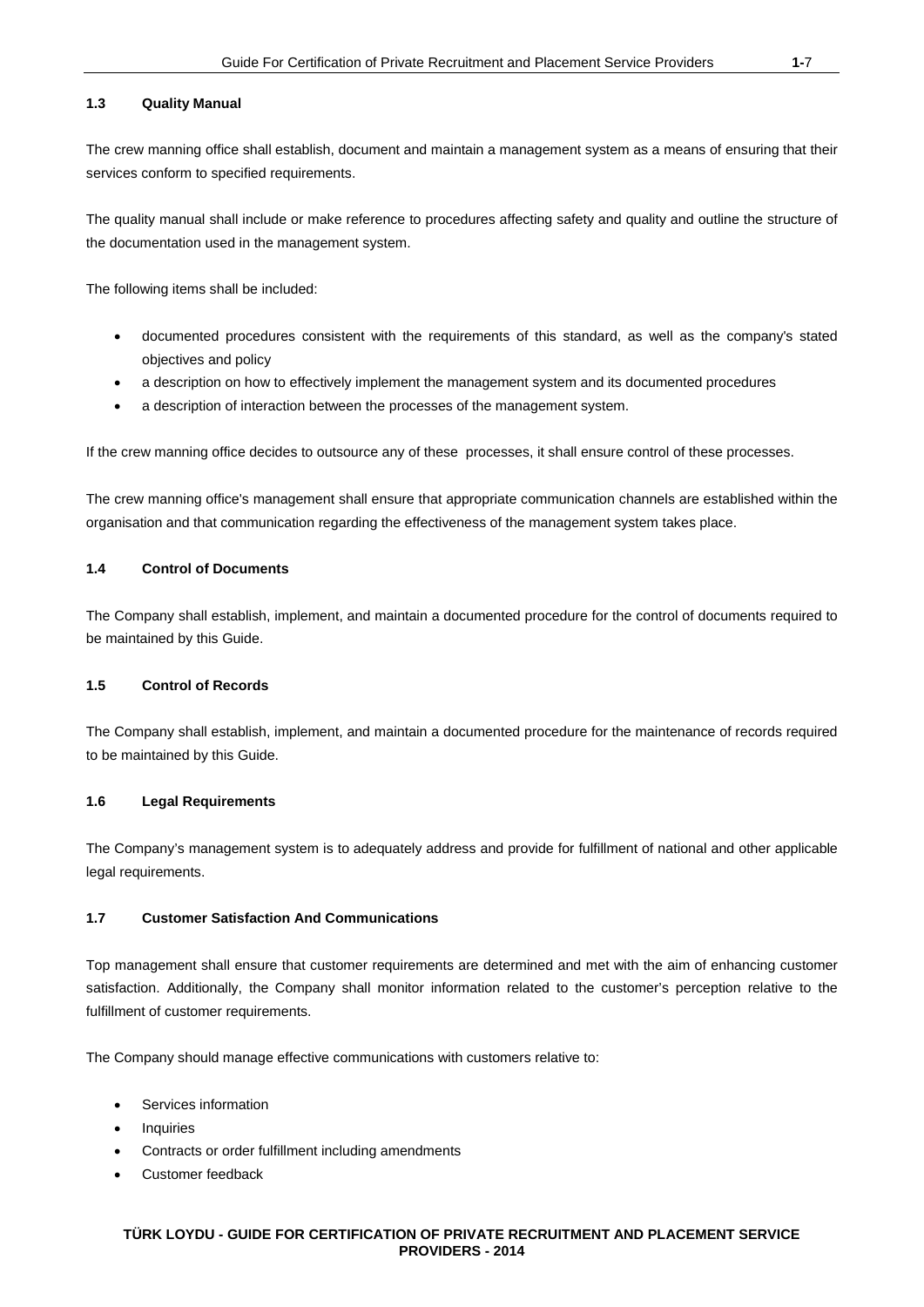Records of customer communications are to be maintained. The company should review and evaluate customer satisfaction related to management system performance and service realization.

#### **1.8 Internal Audits**

The Company should carry out internal audits to verify the effectiveness of the management system. Internal audits should be scheduled at intervals not exceeding twelve months and should cover all pertinent areas of the management system.

The selection of auditors and conduct of the audit should ensure objectivity and impartiality of the audit process. Auditors should be independent of the areas being audited unless this is impracticable due to the size of the Company.

The results of internal audits should be brought to the attention of all personnel having responsibility for the activities audited. Management personnel responsible for the area involved are to take timely corrective action on audit findings and their causes.

A documented procedure detailing the requirements for planning and conducting audits as well as the handling of corrective actions is to be implemented and maintained.

Records of audits and subsequent results are to be maintained.

#### **1.9 Control Of Nonconforming Service Delivery (Product)**

The Company shall implement and maintain a documented procedure to address the manner in which controls are to be exercised to prevent unintended delivery of nonconforming service.

Records of nonconforming service and subsequent actions are to be maintained.

#### **1.10 Continual Improvement**

The Company shall continually improve the effectiveness of the management system through the use of the quality policy, quality objectives, audit results, analysis of data, corrective and preventative actions, and management review.

#### **1.11 Corrective Action**

The Company is to implement and maintain a documented procedure to address the manner in which control, analysis, and corrective actions taken to resolve and preclude the recurrence of nonconformities are to be applied.

Records of corrective actions are to be maintained.

#### **1.12 Preventative Action**

The Company is to implement and maintain a documented procedure to address the manner in which control, analysis, and preventative actions taken to preclude the occurrence of nonconformities are to be applied.

Records of preventative actions are to be maintained.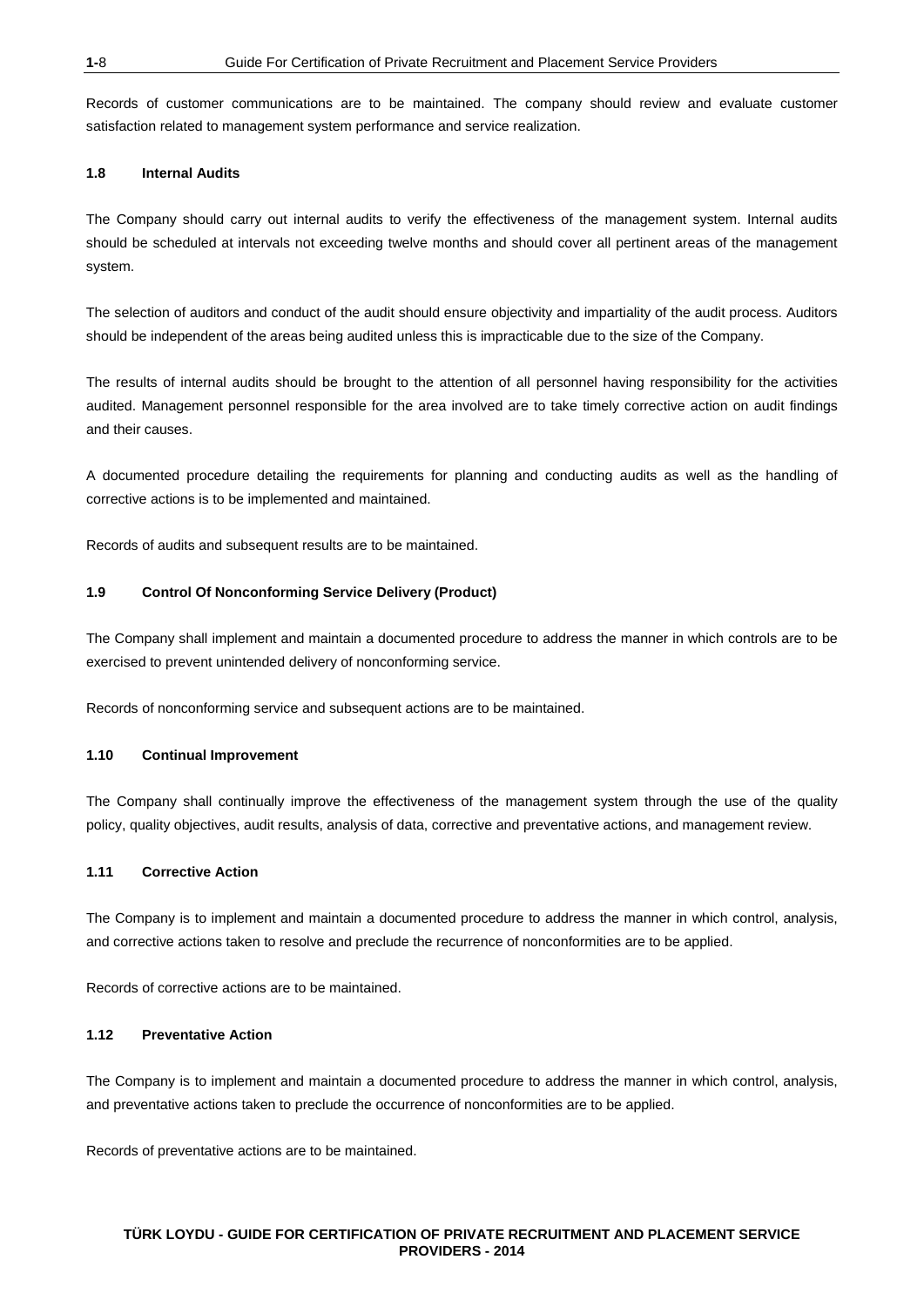#### **C. Requirements For PRPS Providers**

#### **1.1 Registers**

The Company is to maintain an up-to-date register of vessels, including emergency contact information, for which manning services have been provided.

An up-to-date register of seafarers recruited or placed shall be maintained by the manning agency, including the following records:

- Seafarer's qualifications and training
- Record of employment
- Personal data relevant to employment
- Medical data relative to employment

The Company is to implement adequate procedures to verify that all mandatory certificates and documents submitted for employment are up-to-date and have not been fraudulently obtained and that employment references are verified.

The Company shall ensure that requests for information or advice by families of seafarers while the seafarers are at sea are dealt with promptly, sympathetically, and at no cost.

## **1.2 Employment Agreements**

The manning agency shall establish a documented procedure for ensuring that:

- Every seafarer is provided with a copy of their employment agreement.
- Seafarers' are informed of their rights and duties under their employment agreements before signing. This process shall include allowing the seafarer to review, examine, and seek advice on the agreement prior to signing.
- The seafarers are advised of possible concerns when signing on a vessel registered by a flag State that has not ratified the Convention.
- Seafarer employment agreements meet applicable national laws and regulations and where applicable, the collective bargaining agreement that forms part of the employment agreement.

Records of seafarer's employment agreements are to be maintained.

The Company is to implement adequate procedures for ensuring a system of protection, insurance, or equivalent measure to compensate seafarers for monetary loss incurred as a result of the manning agency's or shipowner's failure to fulfill their obligations under the seafarer's employment agreement.

The Company is to implement adequate procedures to verify that the shipowner has taken responsibility for the seafarer's welfare during the validity of the seafarer's employment agreement and that this is clearly identified.

The Company is to implement adequate procedures to verify that the shipowner has the means to prevent the seafarer from being stranded in a foreign port.

## **1.3 Competence, Training And Awareness**

The Company shall implement and maintain a documented procedure to:

• Determine that agency staff and seafarers recruited or placed are qualified and hold the proper credentials necessary for the job